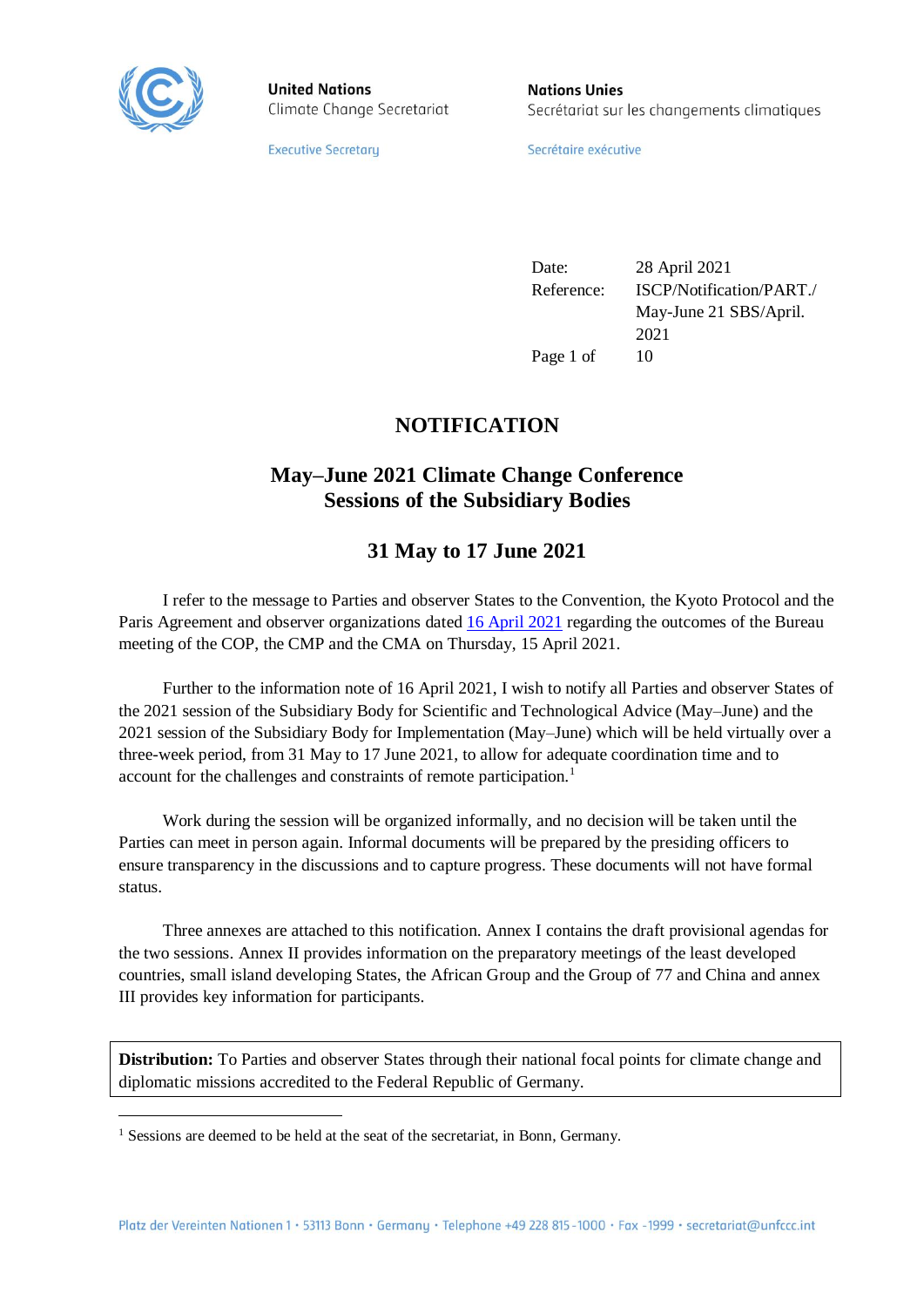

Scenario notes to further elaborate the modalities for the organization of work in the respective bodies will be prepared by the presiding officers and will be made available to Parties and observers at least three weeks in advance of the start of the sessions.

More detailed and expanded information on the calendar of meetings during the sessions will be communicated in due course and will also be made available at the [conference webpage.](https://unfccc.int/process-and-meetings/conferences/may-june-2021-climate-change-conference-sessions-of-the-subsidiary-bodies)

Please also note that there will be no side events nor exhibits during these sessions. Please consult the UNFCCC [website](https://unfccc.int/process-and-meetings/conferences/glasgow-climate-change-conference) for information on applications for side events and exhibits at the forthcoming United Nations Climate Change Conference in Glasgow, United Kingdom in November 2021.

The online registration system (ORS), which allows Parties to electronically nominate individuals to attend the sessions, will be opened on Wednesday, 28 April 2021. Considering the virtual nature of the SBs, the secretariat urges national focal points to register their delegations as soon as possible so that the necessary technical preparations can be made. Nonetheless, ORS will remain open for registration for the sessions until the end of the Conference.

Online registration is the only official channel for nominating participants for these sessions. The secretariat is not in a position to receive nominations sent by any other method, such as e-mail or letter. The ORS is available at the following web address: [https://onlinereg.unfccc.int/.](https://onlinereg.unfccc.int/) Requests for technical support can be sent to the following e-mail address: [onlinereg@unfccc.int.](mailto:onlinereg@unfccc.int)

The user manual for the ORS, which contains helpful information and guidelines on how to use the system, is available at: [https://onlinereg.unfccc.int/onlinereg/public/UNFCCC\\_ORS\\_User\\_Manual-](https://onlinereg.unfccc.int/onlinereg/public/UNFCCC_ORS_User_Manual-Parties_and_Observer_States.pdf)[Parties\\_and\\_Observer\\_States.pdf.](https://onlinereg.unfccc.int/onlinereg/public/UNFCCC_ORS_User_Manual-Parties_and_Observer_States.pdf)

Any additional information regarding these sessions will be communicated in due course and posted on the [conference](https://unfccc.int/process-and-meetings/conferences/may-june-2021-climate-change-conference-sessions-of-the-subsidiary-bodies) web page.

Yours sincerely,

*(Signed by)*

Patricia Espinosa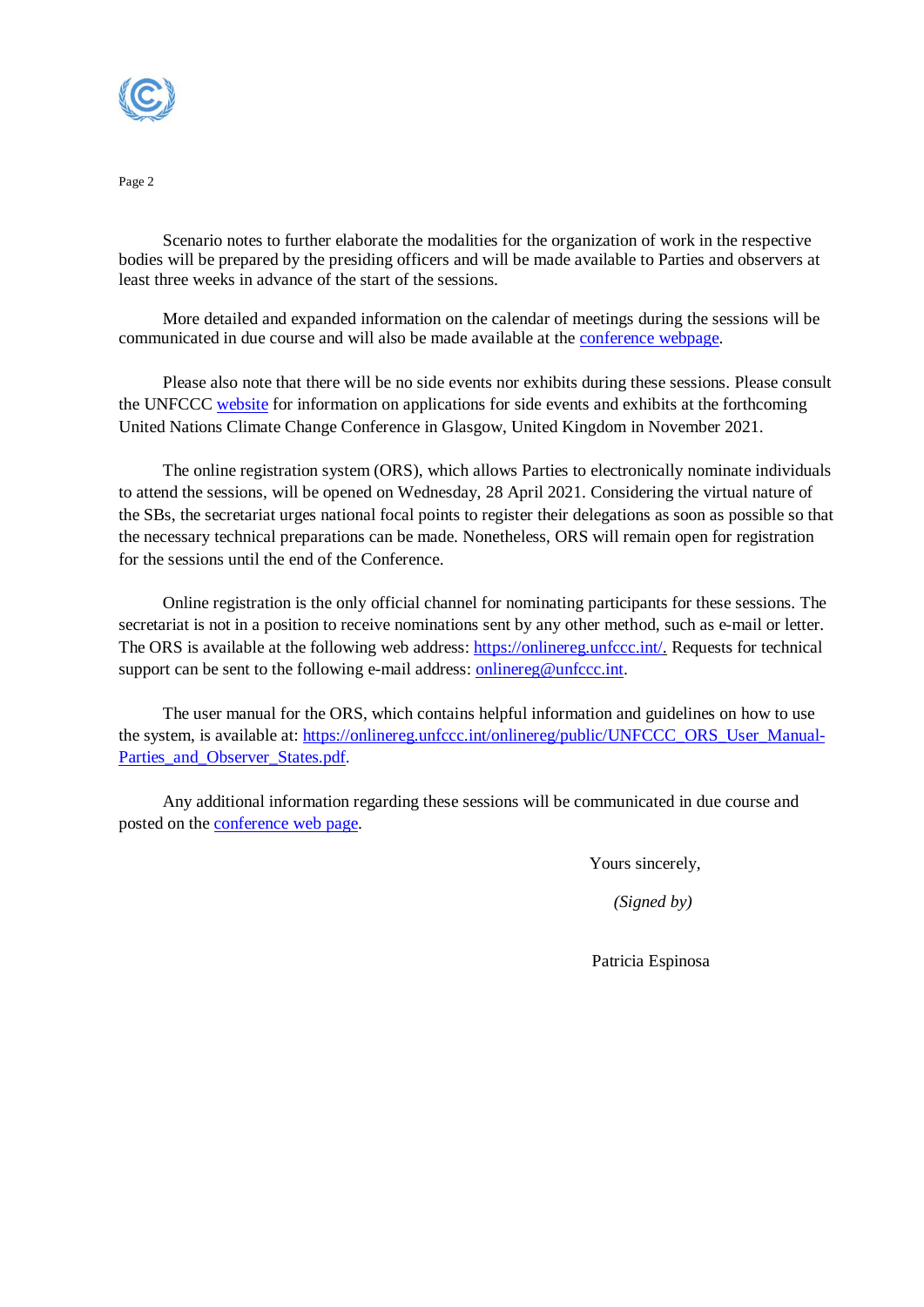

## **Annex I**

## **Provisional Agendas**

## **Subsidiary Body for Scientific and Technological Advice 2021 session<sup>1</sup>**

Draft provisional agenda<sup>2, 3</sup>

- 1. Opening of the session.
- 2. Organizational matters:<sup>4</sup>
	- (a) Adoption of the agenda;
	- (b) Organization of the work of the session;
	- (c) Election of officers other than the Chair;
	- (d) Mandated events.
- 3. Nairobi work programme on impacts, vulnerability and adaptation to climate change.
- 4. Report of the Adaptation Committee (for 2019, 2020 and 2021).\*
- 5. Report of the Executive Committee of the Warsaw International Mechanism for Loss and Damage associated with Climate Change Impacts (for 2020 and 2021).\*
- 6. Local Communities and Indigenous Peoples Platform.
- 7. Development and transfer of technologies: joint annual report of the Technology Executive Committee and the Climate Technology Centre and Network (for 2020 and 2021).\*
- 8. Koronivia joint work on agriculture.\*
- 9. Sources of input for the global stocktake under the Paris Agreement.
- 10. Matters related to science and review:
	- (a) Research and systematic observation;
	- (b) Second periodic review of the long-term global goal under the Convention and of overall progress towards achieving it.\*
- 11. Matters relating to the forum on the impact of the implementation of response measures serving the Convention, the Kyoto Protocol and the Paris Agreement.\*
- 12. Methodological issues under the Convention:

 $\overline{a}$ 

<sup>&</sup>lt;sup>1</sup> The first sessional period in 2021 will be 31 May to 17 June 2021, as agreed by the Bureau of the COP, the CMP and the CMA at its meeting on 15 April 2021 (se[e the message on the outcomes of the meeting\)](https://unfccc.int/sites/default/files/resource/message_to_parties_and_observers-outcomes_of_the_15_april_bureau_meeting.pdf).

<sup>&</sup>lt;sup>2</sup> This draft provisional agenda supersedes the one issued in 2020 for SBSTA 52 and reflects mandates for 2020– 2021.

<sup>&</sup>lt;sup>3</sup> Joint SBI-SBSTA agenda items are marked with an asterisk.

<sup>4</sup> The organization of the work and modalities for the first sessional period of the subsidiary bodies in 2021 will be presented by the Chairs of the SBSTA and the SBI in their scenario notes in response to the request by the Bureau at its meeting on 15 April 2021.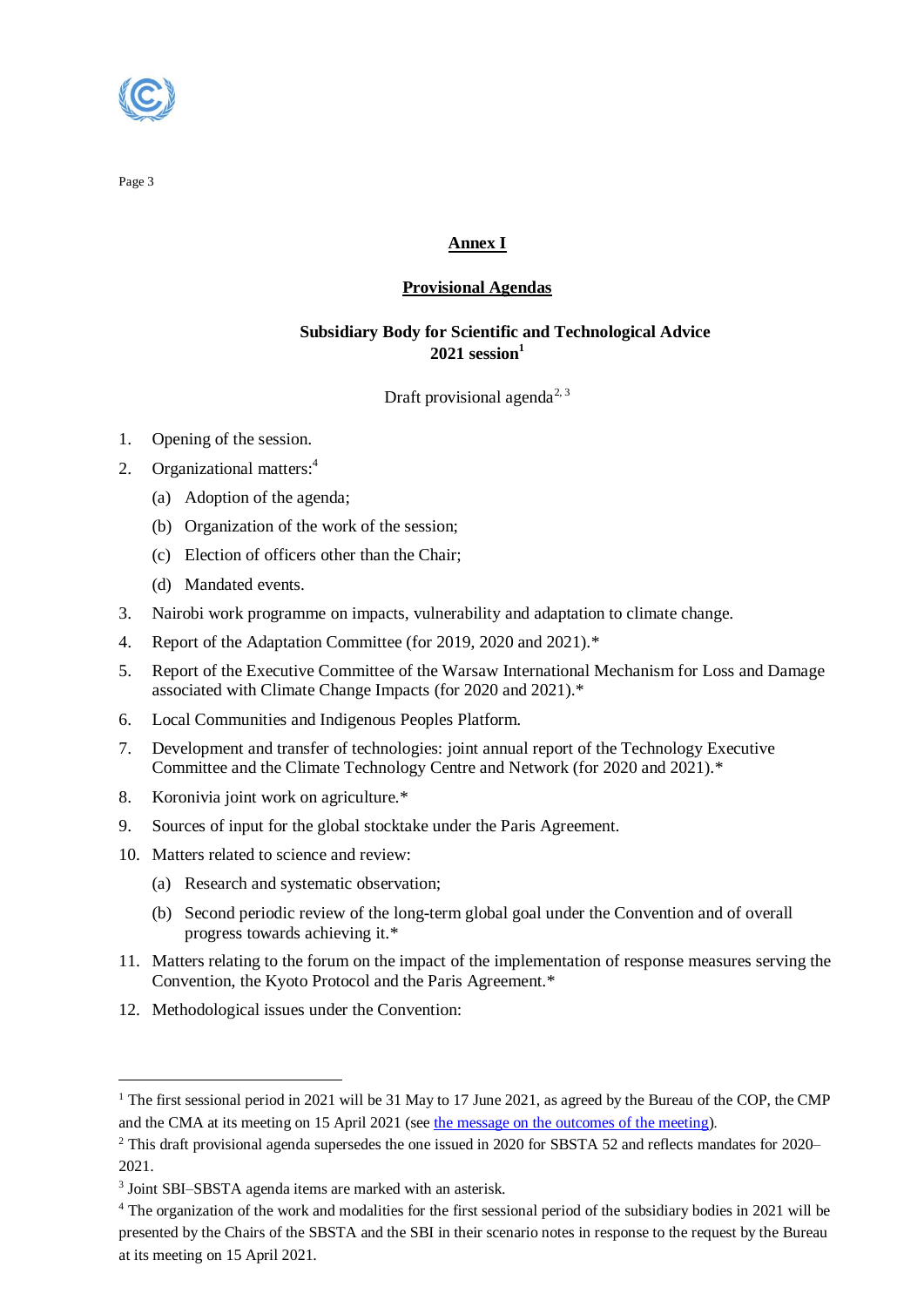

- (a) Training programme for review experts for the technical review of greenhouse gas inventories of Parties included in Annex I to the Convention;
- (b) Training programme for review experts for the technical review of biennial reports and national communications of Parties included in Annex I to the Convention;
- (c) Revision of the UNFCCC reporting guidelines on annual inventories for Parties included in Annex I to the Convention;
- (d) Guidelines for the technical review of information reported under the Convention related to greenhouse gas inventories, biennial reports and national communications by Parties included in Annex I to the Convention;
- (e) Greenhouse gas data interface;
- (f) Common metrics to calculate the carbon dioxide equivalence of greenhouse gases;
- (g) Emissions from fuel used for international aviation and maritime transport.
- 13. Methodological issues under the Kyoto Protocol:
	- (a) Land use, land-use change and forestry under Article 3, paragraphs 3 and 4, of the Kyoto Protocol and under the clean development mechanism;
	- (b) Implications of the inclusion of reforestation of lands with forest in exhaustion as afforestation and reforestation clean development mechanism project activities.
- 14. Methodological issues under the Paris Agreement:
	- (a) Common reporting tables for the electronic reporting of the information in the national inventory reports of anthropogenic emissions by sources and removals by sinks of greenhouse gases;
	- (b) Common tabular formats for the electronic reporting of the information necessary to track progress made in implementing and achieving nationally determined contributions under Article 4 of the Paris Agreement;
	- (c) Common tabular formats for the electronic reporting of the information on financial, technology development and transfer and capacity-building support provided and mobilized, as well as support needed and received, under Articles 9–11 of the Paris Agreement;
	- (d) Outlines of the biennial transparency report, national inventory document and technical expert review report pursuant to the modalities, procedures and guidelines for the transparency framework for action and support;
	- (e) Training programme for technical experts participating in the technical expert review.
- 15. Matters relating to Article 6 of the Paris Agreement:
	- (a) Guidance on cooperative approaches referred to in Article 6, paragraph 2, of the Paris Agreement;
	- (b) Rules, modalities and procedures for the mechanism established by Article 6, paragraph 4, of the Paris Agreement;
	- (c) Work programme under the framework for non-market approaches referred to in Article 6, paragraph 8, of the Paris Agreement.
- 16. Market and non-market mechanisms under the Convention:
	- (a) Framework for various approaches;
	- (b) Non-market-based approaches;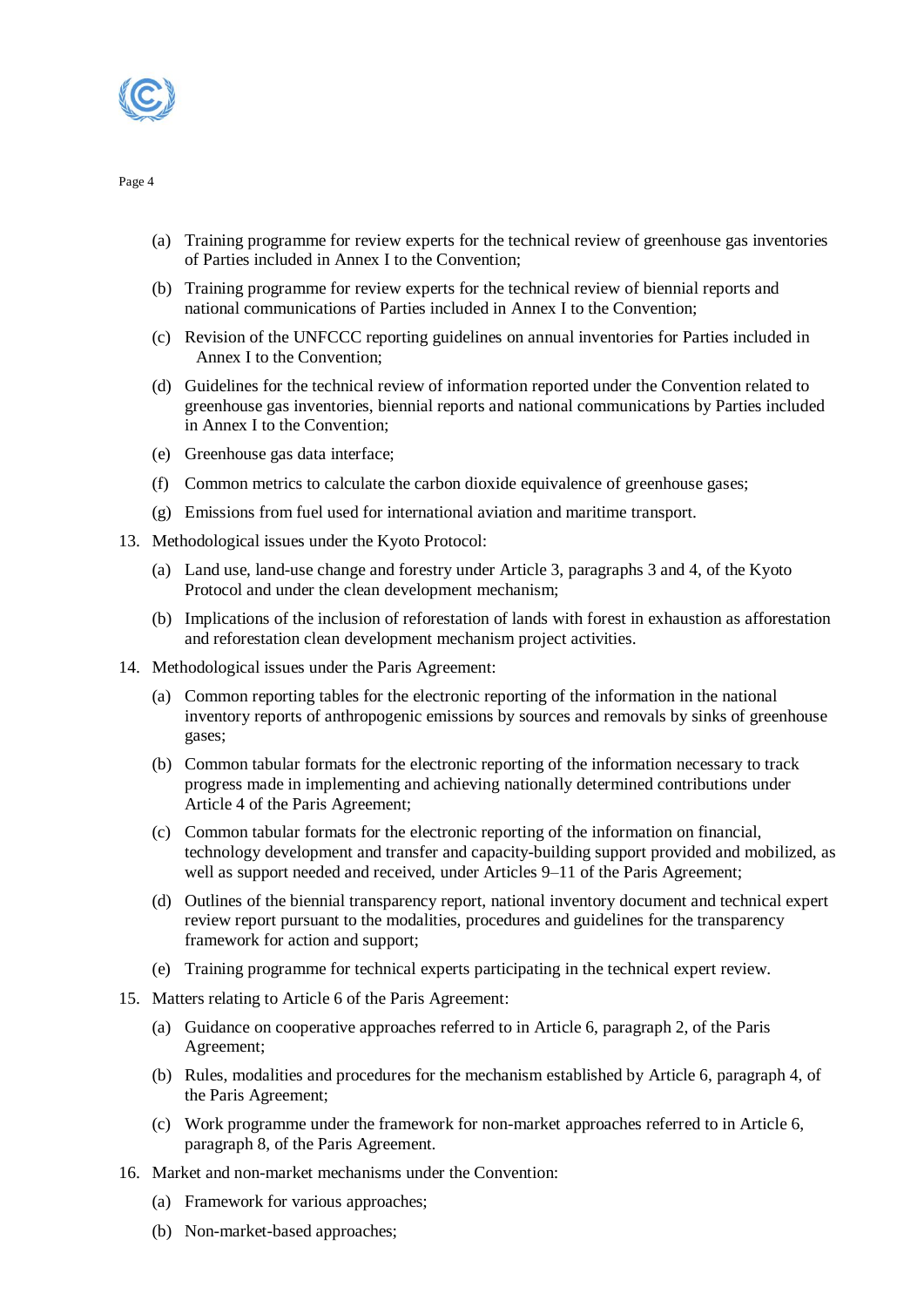

- (c) New market-based mechanism.
- 17. Cooperation with other international organizations.
- 18. Annual reports on technical reviews:
	- (a) Technical review of information reported under the Convention by Parties included in Annex I to the Convention in their biennial reports and national communications;
	- (b) Technical review of greenhouse gas inventories of Parties included in Annex I to the Convention;
	- (c) Technical review of greenhouse gas inventories and other information reported by Parties included in Annex I, as defined in Article 1, paragraph 7, of the Kyoto Protocol.
- 19. Other matters.
- 20. Closure of and report on the session.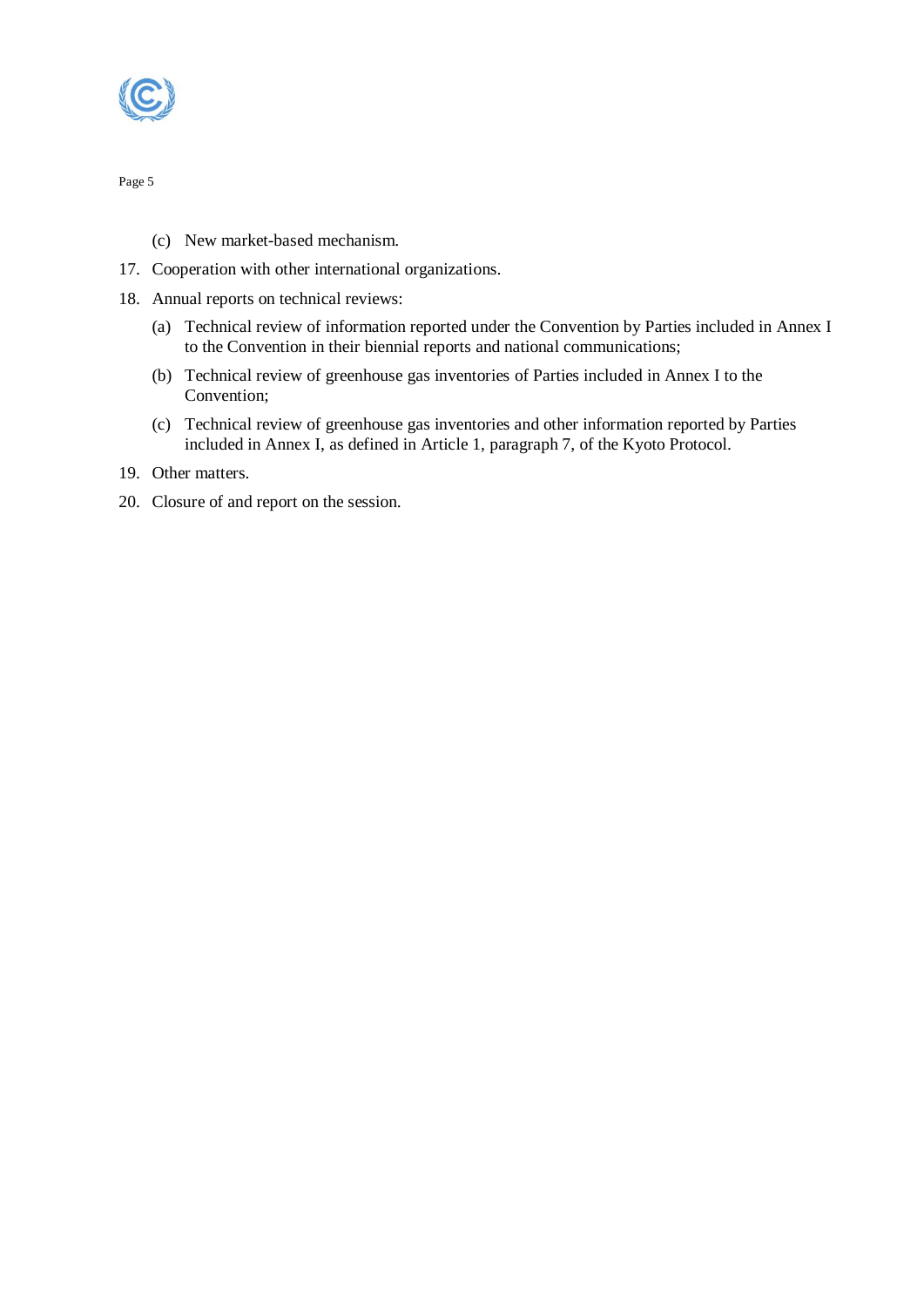

 $\overline{a}$ 

## **Subsidiary Body for Implementation**  $2021$  **session**<sup>1</sup>

Draft provisional agenda<sup>2, 3</sup>

- 1. Opening of the session.
- 2. Organizational matters:<sup>4</sup>
	- (a) Adoption of the agenda;
	- (b) Organization of the work of the session;
	- (c) Election of officers other than the Chair;
	- (d) Multilateral assessment under the international assessment and review process;
	- (e) Facilitative sharing of views under the international consultation and analysis process;
	- (f) Other mandated events.
- 3. Reporting from and review of Parties included in Annex I to the Convention:
	- (a) Status of submission and review of seventh national communications and third and fourth biennial reports from Parties included in Annex I to the Convention;
	- (b) Compilations and syntheses of second, third and fourth biennial reports from Parties included in Annex I to the Convention;
	- (c) Reports on national greenhouse gas inventory data from Parties included in Annex I to the Convention for the periods 1990–2016, 1990–2017, 1990–2018 and 1990–2019;
	- (d) Revision of the modalities and procedures for international assessment and review.
- 4. Reporting from Parties not included in Annex I to the Convention:
	- (a) Information contained in national communications from Parties not included in Annex I to the Convention; (in abeyance)
	- (b) Report (for 2020 and 2021) and terms of reference of the Consultative Group of Experts;
	- (c) Provision of financial and technical support;
	- (d) Summary reports on the technical analysis of biennial update reports of Parties not included in Annex I to the Convention;
	- (e) Revision of the modalities and guidelines for international consultation and analysis.
- 5. Common time frames for nationally determined contributions referred to in Article 4, paragraph 10, of the Paris Agreement.
- 6. Matters relating to the mechanisms under the Kyoto Protocol:

<sup>&</sup>lt;sup>1</sup> The first sessional period in 2021 will be 31 May to 17 June 2021, as agreed by the Bureau of the COP, the CMP and the CMA at its meeting on 15 April 2021 (se[e the message on the outcomes of the meeting\)](https://unfccc.int/sites/default/files/resource/message_to_parties_and_observers-outcomes_of_the_15_april_bureau_meeting.pdf).

<sup>&</sup>lt;sup>2</sup> This draft provisional agenda supersedes the one issued in 2020 for SBI 52 and reflects mandates for 2020–2021.

<sup>&</sup>lt;sup>3</sup> Joint SBI–SBSTA agenda items are marked with an asterisk.

<sup>4</sup> The organization of the work and modalities for the first sessional period of the subsidiary bodies in 2021 will be presented by the Chairs of the SBSTA and the SBI in their scenario notes in response to the request by the Bureau at its meeting on 15 April 2021.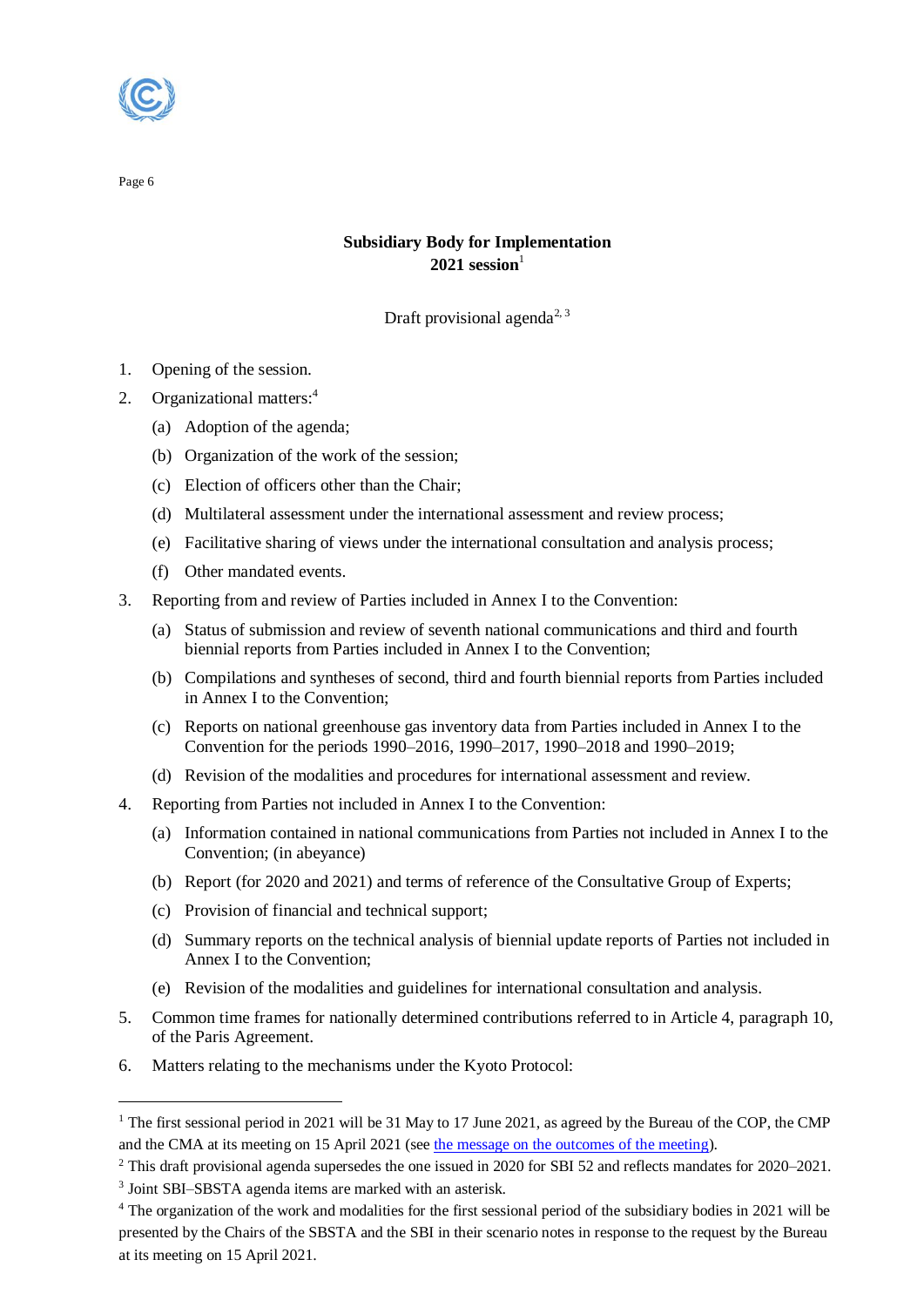

- (a) Review of the modalities and procedures for the clean development mechanism;
- (b) Procedures, mechanisms and institutional arrangements for appeals against decisions of the Executive Board of the clean development mechanism.
- 7. Second periodic review of the long-term global goal under the Convention and of overall progress towards achieving it.\*
- 8. Koronivia joint work on agriculture.\*
- 9. Report of the Adaptation Committee (for 2019, 2020 and 2021).\*
- 10. Report of the Executive Committee of the Warsaw International Mechanism for Loss and Damage associated with Climate Change Impacts (for 2020 and 2021).\*
- 11. Matters relating to the least developed countries.
- 12. National adaptation plans.
- 13. Development and transfer of technologies and implementation of the Technology Mechanism:
	- (a) Joint annual report of the Technology Executive Committee and the Climate Technology Centre and Network (for 2020 and 2021);\*
	- (b) Alignment between processes pertaining to the review of the Climate Technology Centre and Network and the periodic assessment referred to in paragraph 69 of decision 1/CP.21;
	- (c) Poznan strategic programme on technology transfer;
	- (d) Linkages between the Technology Mechanism and the Financial Mechanism of the Convention.
- 14. Matters relating to the Adaptation Fund:
	- (a) Membership of the Adaptation Fund Board;
	- (b) Fourth review of the Adaptation Fund.
- 15. Matters relating to capacity-building:
	- (a) Capacity-building under the Convention;
	- (b) Capacity-building under the Kyoto Protocol;
	- (c) Annual technical progress report of the Paris Committee on Capacity-building (for 2020 and 2021).
- 16. Matters relating to the forum on the impact of the implementation of response measures serving the Convention, the Kyoto Protocol and the Paris Agreement.\*
- 17. Gender and climate change.
- 18. Matters related to Action for Climate Empowerment:
	- (a) Review of the Doha work programme on Article 6 of the Convention;
	- (b) Report on activities related to Action for Climate Empowerment (for 2020 and 2021).
- 19. Arrangements for intergovernmental meetings.
- 20. Administrative, financial and institutional matters:
	- (a) Budget performance for the biennia 2018–2019 and 2020–2021;
	- (b) Programme budget for the biennium 2022–2023;
	- (c) Audit report and financial statements (for 2019 and 2020);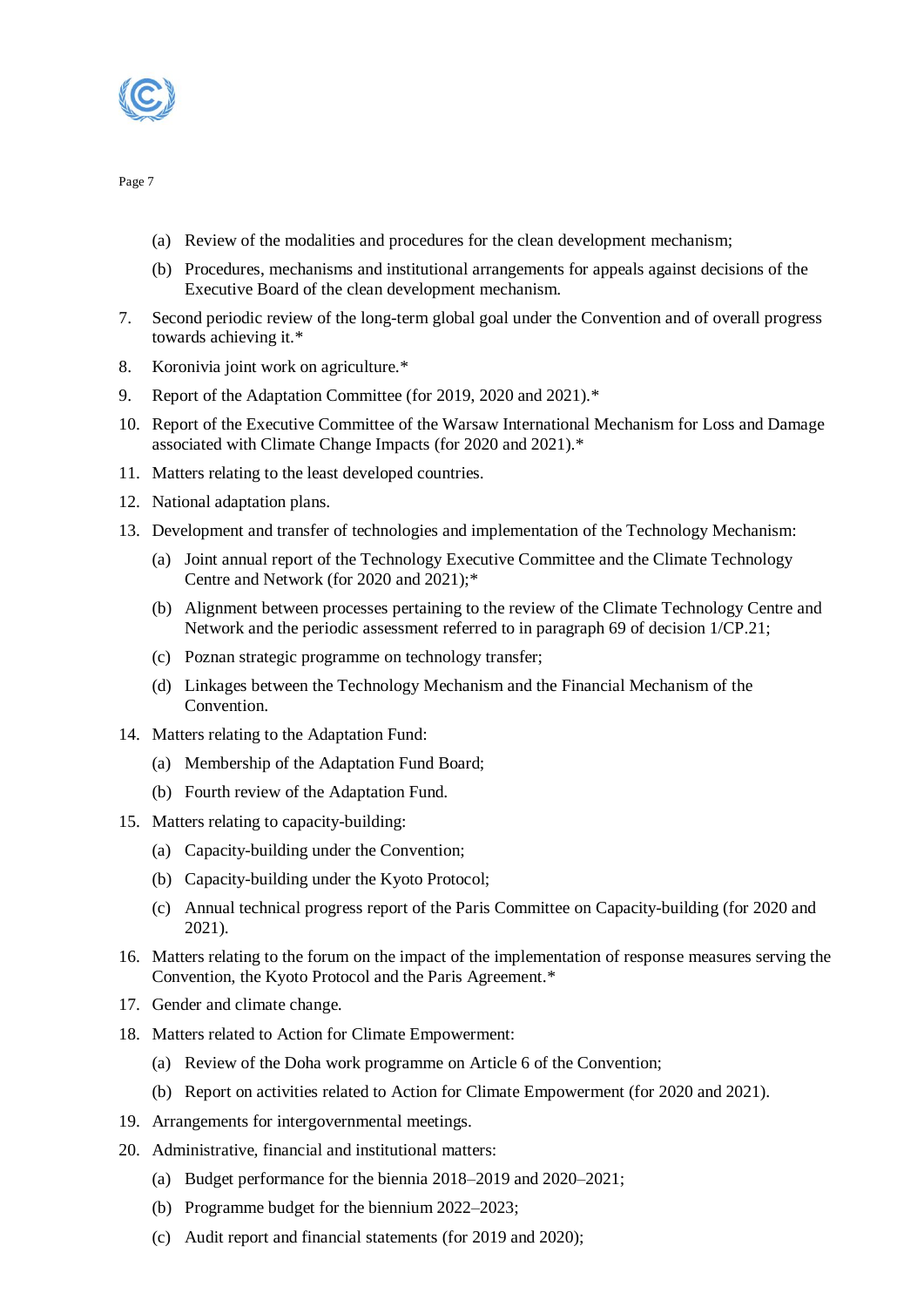

- (d) Other financial and budgetary matters;
- (e) Continuous review of the functions and operations of the secretariat;
- (f) Annual report (for 2019 and 2020);
- (g) Implementation of the Headquarters Agreement.
- 21. Other matters.
- 22. Closure of and report on the session.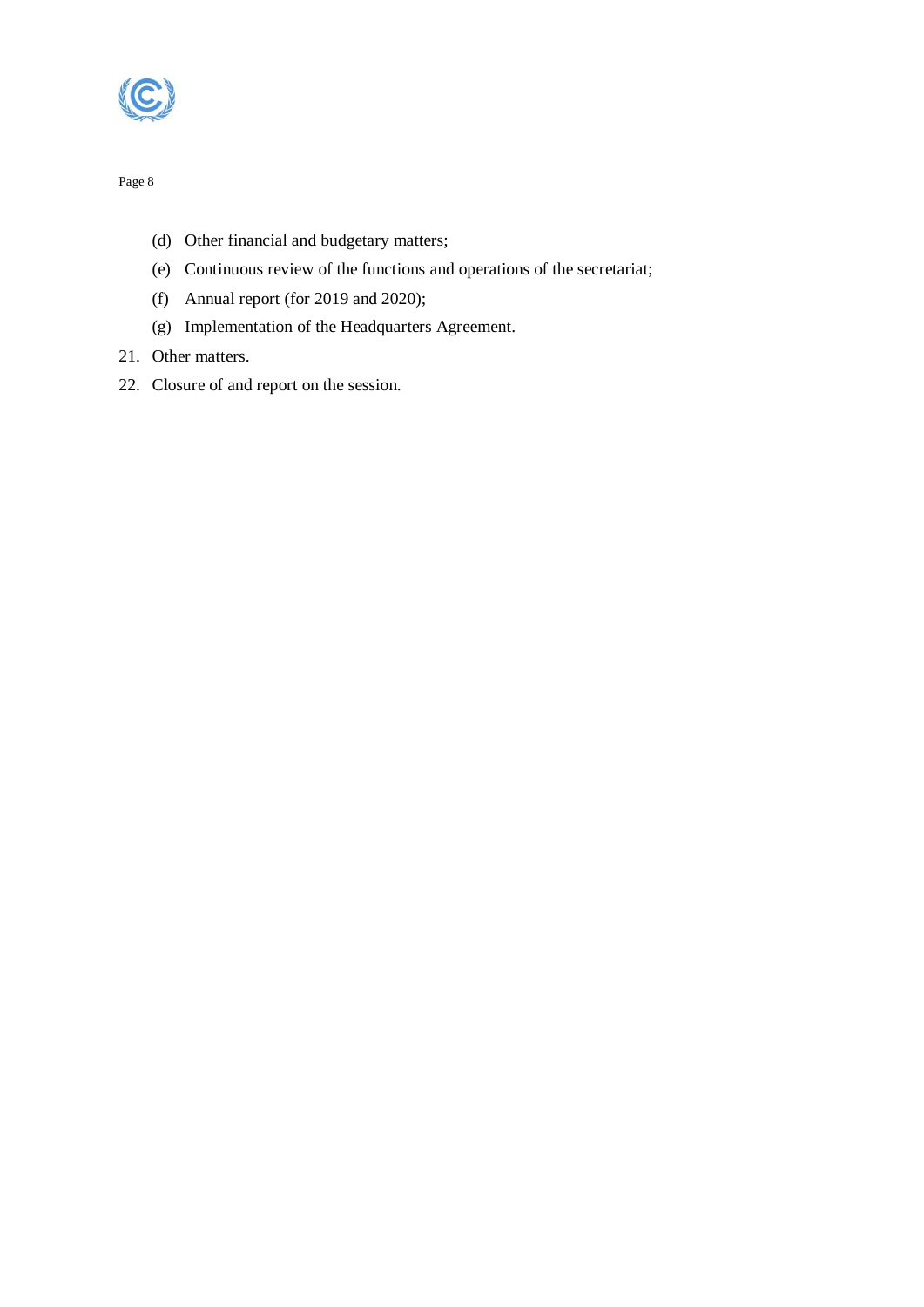

### **Annex II**

#### **List of preparatory meetings**

| Least developed countries      | $25 - 26$ May 2021 (Time and date to be confirmed<br>in consultation with the Group)  |
|--------------------------------|---------------------------------------------------------------------------------------|
| Small island developing States | $27 - 28$ May 2021. (Time and date to be<br>confirmed in consultation with the Group) |
| African Group                  | $27 - 28$ May 2021. (Time and date to be<br>confirmed in consultation with the Group) |
| Group of 77 and China          | $29 - 30$ May 2021. (Time and date to be<br>confirmed in consultation with the Group) |

Since the start of the COVID-19 pandemic, the secretariat has made every effort to support Parties in maximizing progress and minimizing delay in the UNFCCC process, as guided by the COP Bureau. To that end, the secretariat has facilitated access to reliable Internet connectivity by making arrangements for participants to use venues such as UNDP offices or hotel conference rooms and by providing technological support and assistance. Further, the secretariat has offered support to facilitate remote coordination meetings of groups in the absence of in-person meetings.

In preparation for the SB sessions, the secretariat will liaise with the least developed countries, small island developing States, the African Group and the Group of 77 and China to confirm arrangements for the above listed preparatory meetings. Specific information will be communicated to the respective group chairs and coordinators in due course.